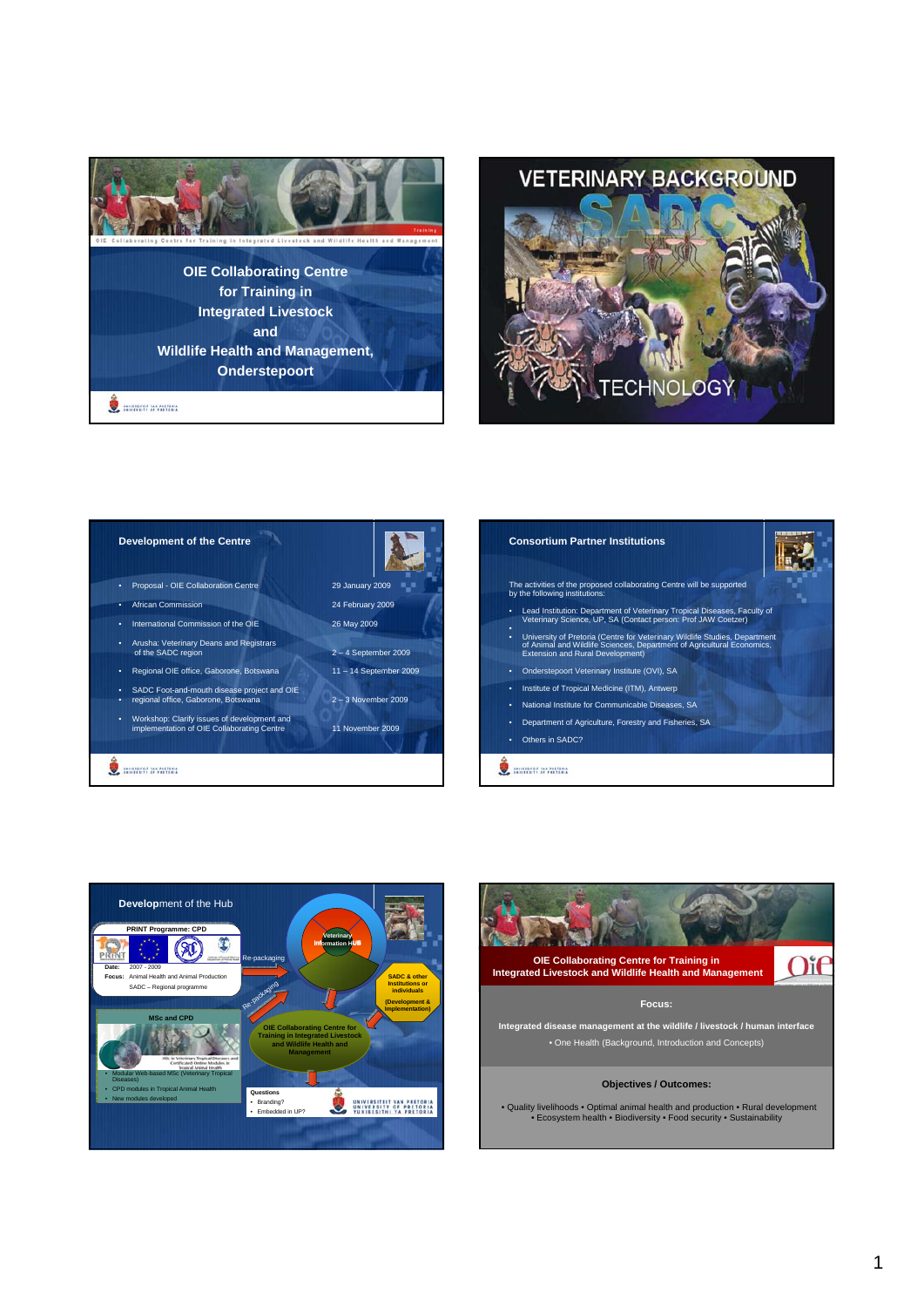| <b>OIE Collaborating Centre for Training in</b><br><b>Integrated Livestock and Wildlife Health and Management</b> |                                                           |  |
|-------------------------------------------------------------------------------------------------------------------|-----------------------------------------------------------|--|
| <b>CPD Programmes / Packages:</b>                                                                                 |                                                           |  |
| Livestock health, management and<br>production                                                                    | Wildlife health, management and<br>production             |  |
| Emerging and re-emerging<br>diseases                                                                              | Zoonoses                                                  |  |
| <b>Environmental health</b>                                                                                       | Arthropod vectors                                         |  |
| Veterinary public health / Food safety                                                                            | Trade and marketing of animal<br>commodities and products |  |
| Welfare                                                                                                           | Health management tools                                   |  |







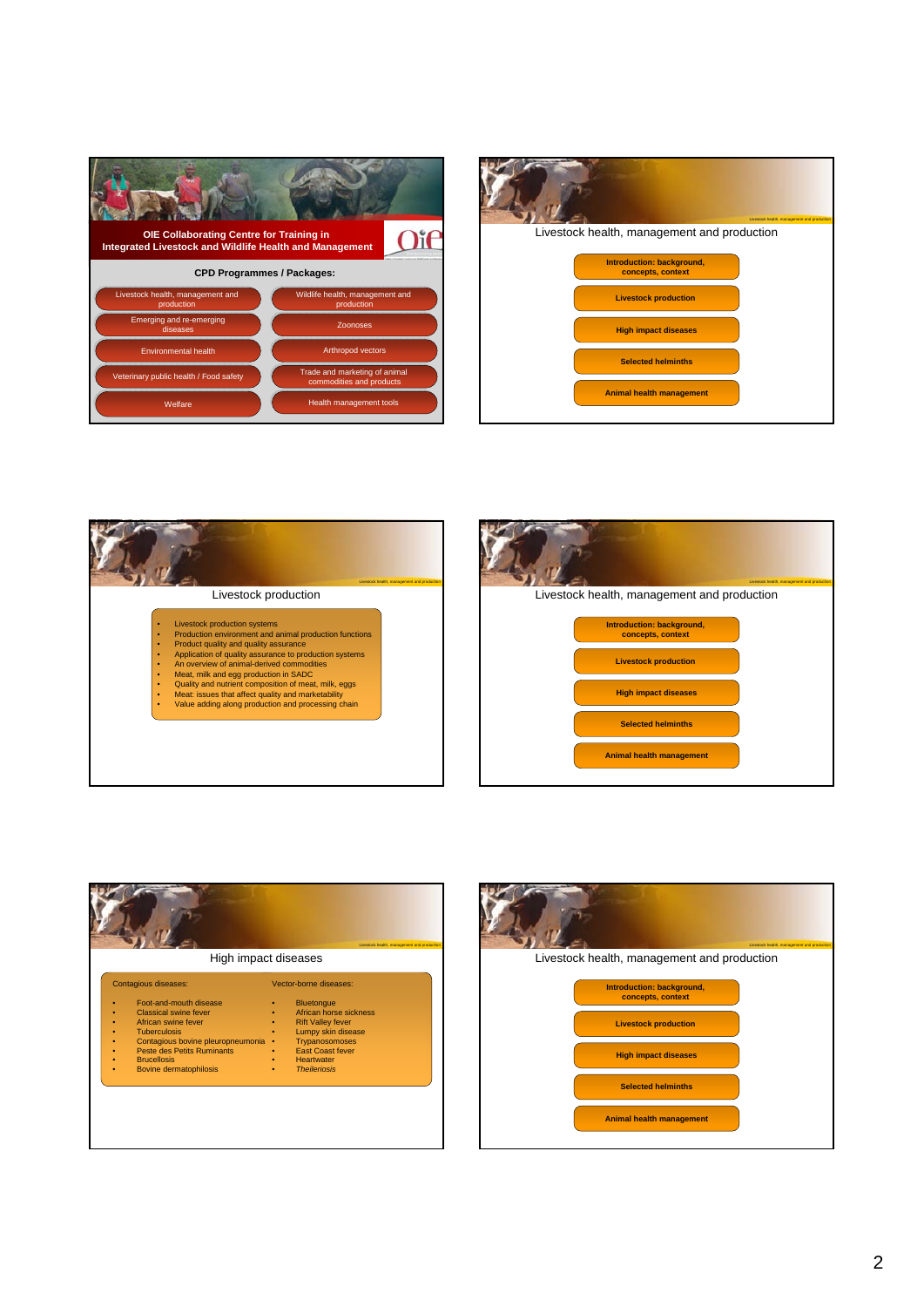







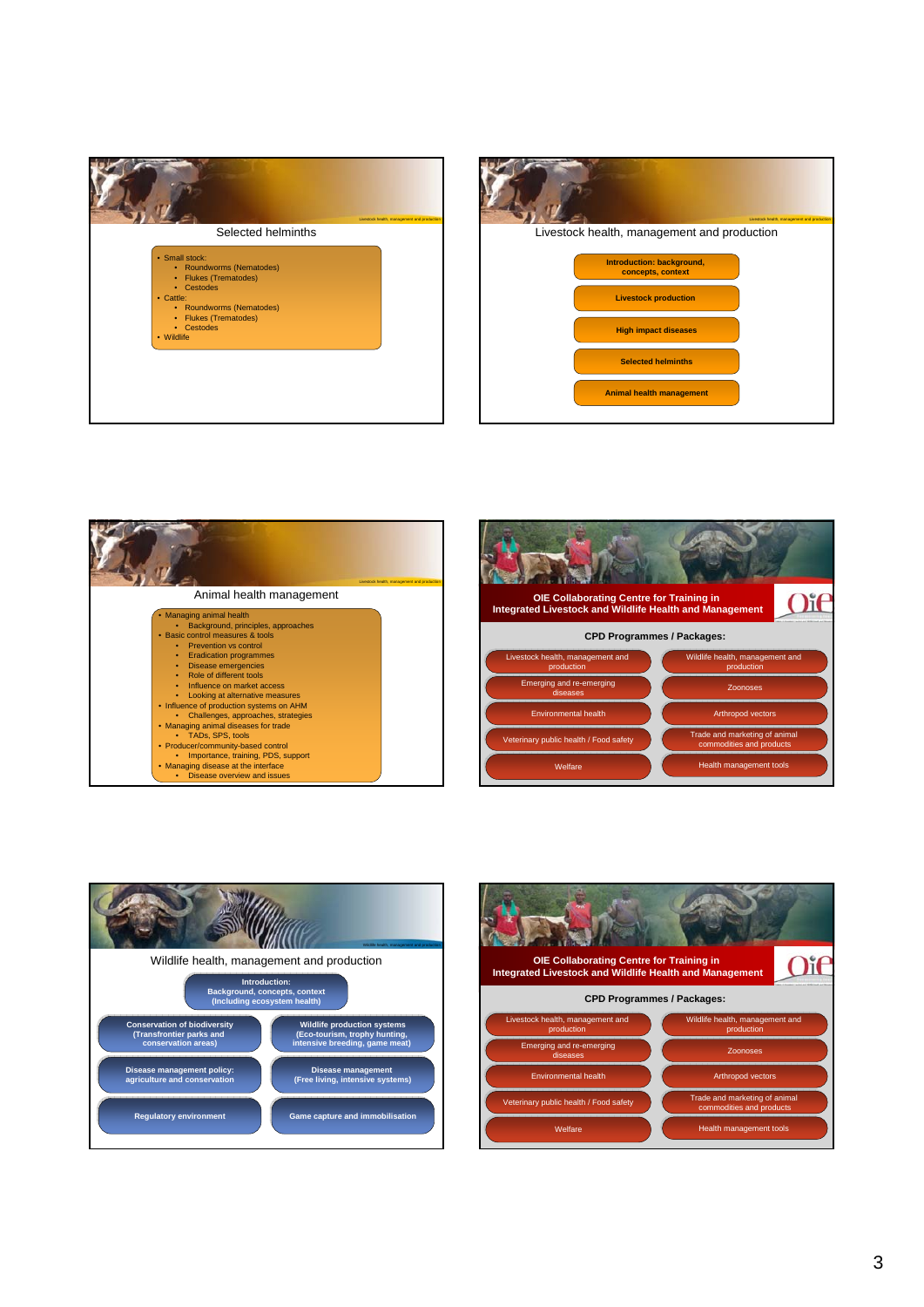

| <b>OIE Collaborating Centre for Training in</b><br><b>Integrated Livestock and Wildlife Health and Management</b> |                                                           |  |
|-------------------------------------------------------------------------------------------------------------------|-----------------------------------------------------------|--|
| <b>CPD Programmes / Packages:</b>                                                                                 |                                                           |  |
| Livestock health, management and<br>production                                                                    | Wildlife health, management and<br>production             |  |
| Emerging and re-emerging<br>diseases                                                                              | Zoonoses                                                  |  |
| <b>Environmental health</b>                                                                                       | Arthropod vectors                                         |  |
| Veterinary public health / Food safety                                                                            | Trade and marketing of animal<br>commodities and products |  |
| Welfare                                                                                                           | <b>Health management tools</b>                            |  |







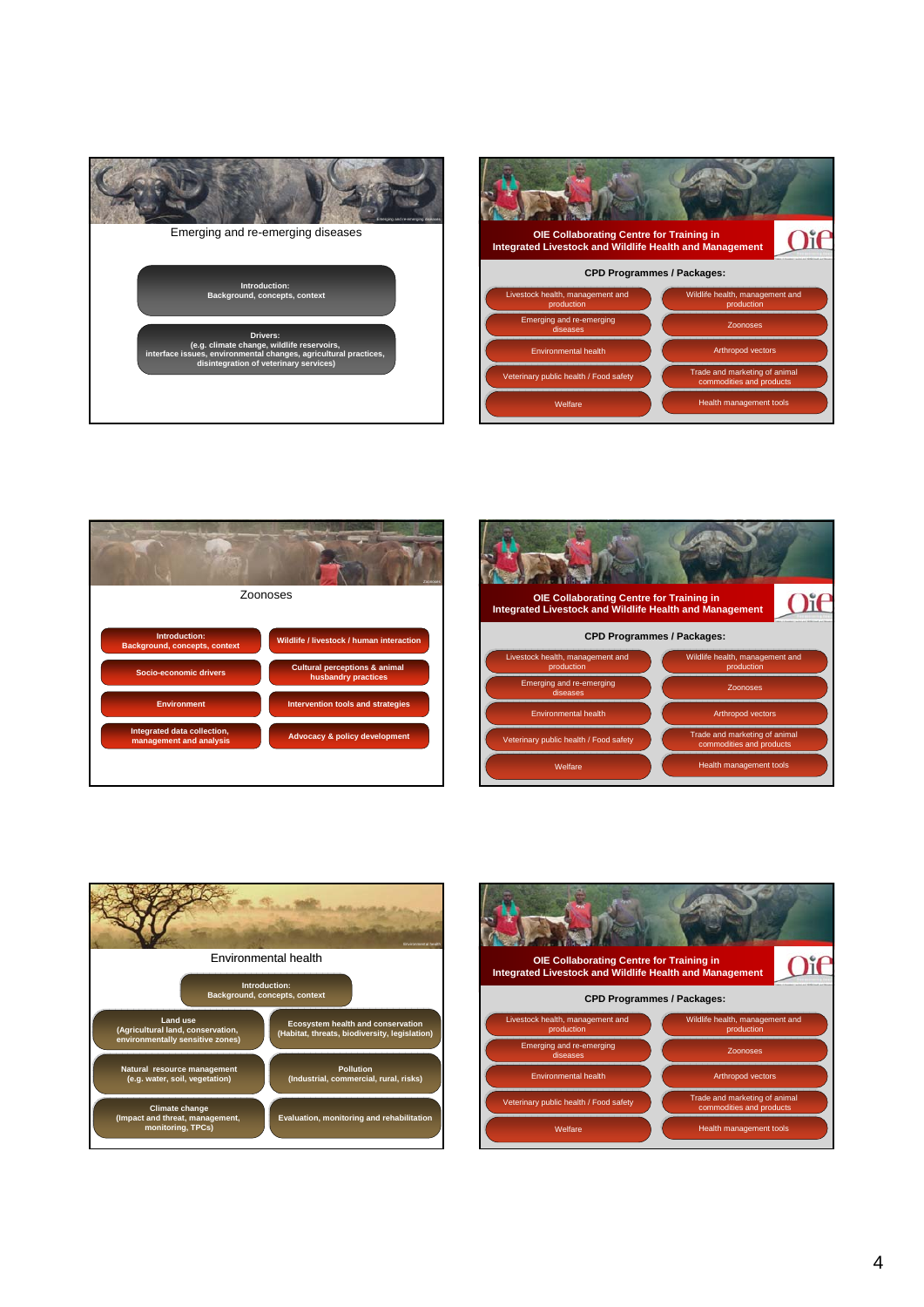

| <b>OIE Collaborating Centre for Training in</b><br><b>Integrated Livestock and Wildlife Health and Management</b> |                                                           |  |
|-------------------------------------------------------------------------------------------------------------------|-----------------------------------------------------------|--|
| <b>CPD Programmes / Packages:</b>                                                                                 |                                                           |  |
| Livestock health, management and<br>production                                                                    | Wildlife health, management and<br>production             |  |
| Emerging and re-emerging<br>diseases                                                                              | Zoonoses                                                  |  |
| <b>Environmental health</b>                                                                                       | Arthropod vectors                                         |  |
| Veterinary public health / Food safety                                                                            | Trade and marketing of animal<br>commodities and products |  |
| Welfare                                                                                                           | <b>Health management tools</b>                            |  |